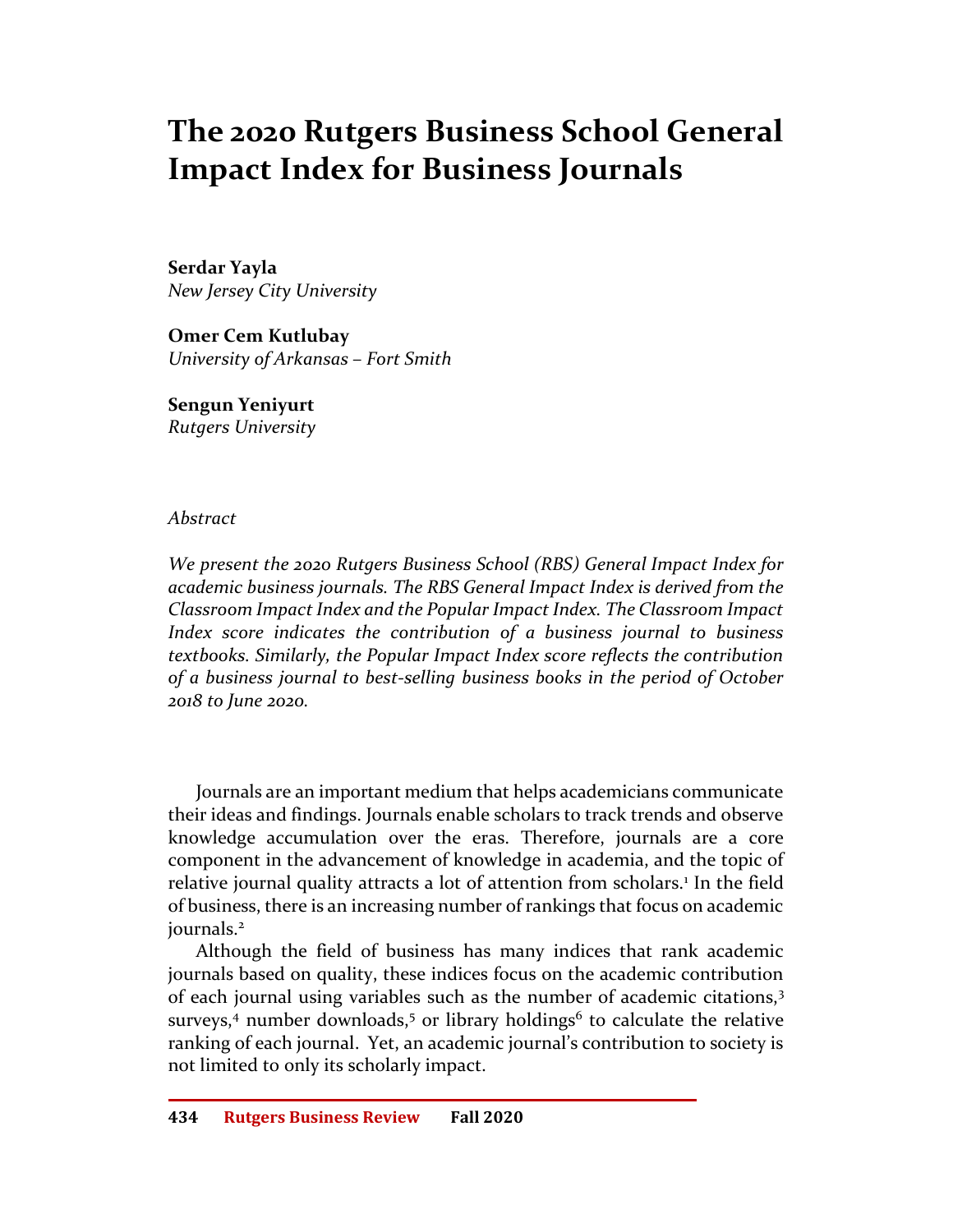We posit that the impact of an academic business journal is more general than just its academic impact as various parties get the benefit from the findings published in these journals often provide guidelines, frameworks, best practices, data, and information for decision-makers. For example, managers might adjust their strategies and tactics in lieu of academic research findings to better serve the stakeholders of their organizations. Similarly, these findings are shared with students in the classroom setting where instructors aim to teach the latest theories, concepts, empirical findings, tools, and best practices. Therefore, the RBS Classroom Impact Index and The RBS Popular Impact Index were developed to add a new perspective on the dissemination of knowledge from academic business journals to the business world and the general public. These indices use citations in the business textbooks and popular business books as criteria to rank business journals.

The 2020 RBS Classroom Impact Index is derived from the number of citations each journal received in business textbooks. For 2020 rankings, we utilized the bestseller MBA textbooks, designated as such by Amazon. We calculate the citation statistics of each journal in business textbooks using the following method: First, we tracked the number of textbook citations that each journal received in each business domain (accounting, finance, international business, marketing, supply chain/operations management, strategic management, and organizational behavior). Then, we standardized the citation counts for each domain and we calculated the average score for each business journal. Lastly, we converted the average citation score into an index, where the journal that has the highest average score receives an index score of 100, and journals without any citations receive an index score of zero. The top 35 journals ranked by their Classroom Impact Index scores can be seen in Table 1.

The 2020 RBS Popular Impact Index is calculated using the number of citations each academic journal received in business books that are written for the general audience. Similar to the RBS Popular Impact Index of 2016 and 2018,  $7.8$  we examined the 60 best-selling business books from the New York Times Best Sellers list from October 2018 to June 2020. Next, we recorded the number of citations each journal received in each book on the list. Then, the total number of citations was standardized and converted to an average score. Finally, the journal with the highest citation score received an index score of 100, while journals without any citations received an index score of zero. The top 35 journals in terms of their 2020 Popular Impact Index are provided in Table 2.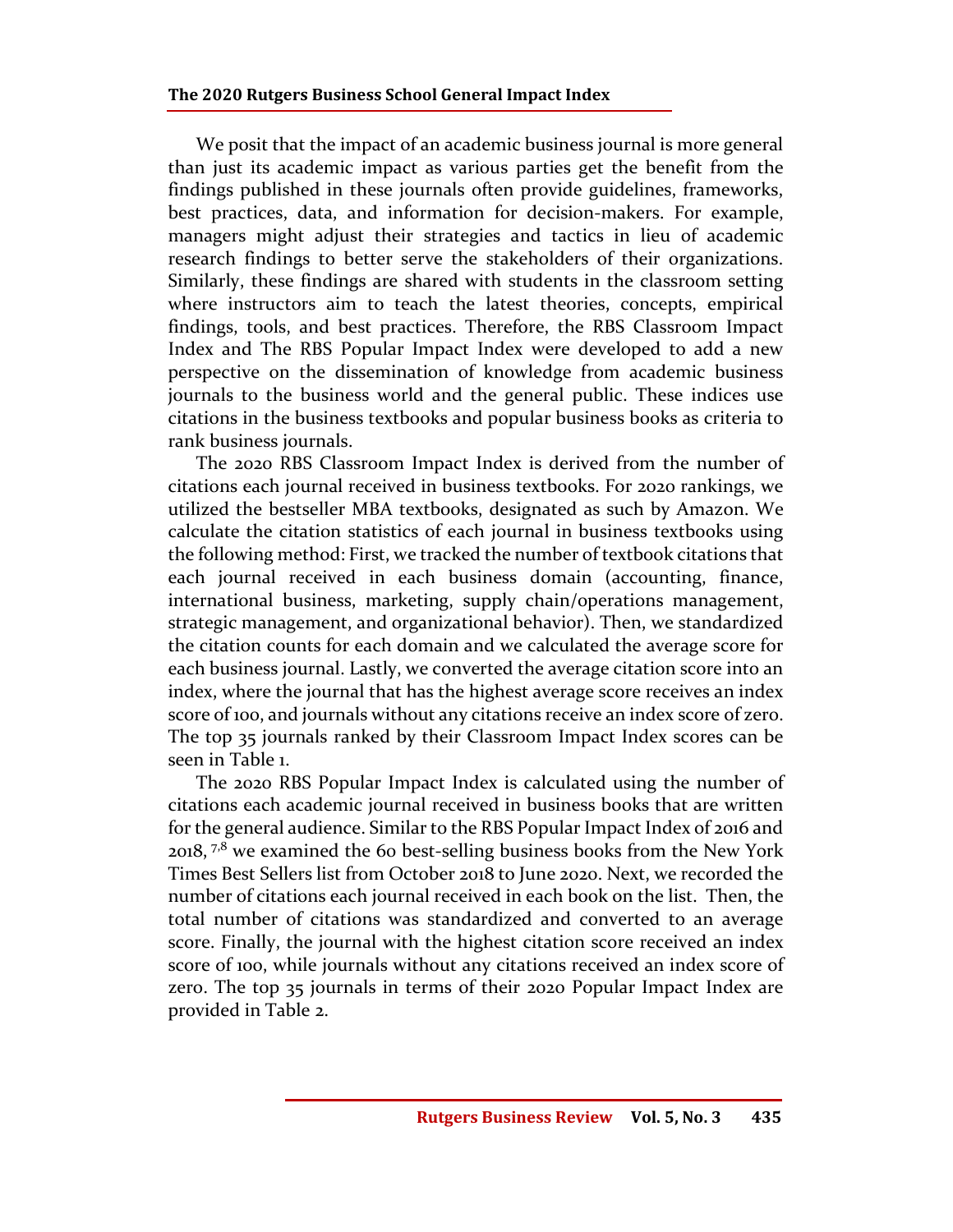### The 2020 Rutgers Business School General Impact Index

| Rank           | Journal                                     | <b>Classroom</b><br><b>Impact</b><br>Index | Change<br>from 2018 |
|----------------|---------------------------------------------|--------------------------------------------|---------------------|
| 1              | <b>Harvard Business Review</b>              | 100.00                                     | $\Leftrightarrow$   |
| $\mathbf{2}$   | Strategic Management Journal                | 34.64                                      | ⇔                   |
| 3              | Journal of Marketing                        | 33.63                                      | ⇧                   |
| $\overline{4}$ | <b>Accounting Review</b>                    | 25.98                                      | $\Leftrightarrow$   |
| 5              | Journal of Financial Economics              | 25.90                                      | ⇩                   |
| 6              | Journal of Marketing Research               | 22.68                                      | ⇧                   |
| 7              | Academy of Management Review                | 21.23                                      | ⇧                   |
| 8              | Journal of Applied Psychology               | 20.72                                      | ⇧                   |
| 9              | Academy of Management Journal               | 17.66                                      | ⇧                   |
| 10             | Journal of International Business Studies   | 16.33                                      | ⇩                   |
| $11\,$         | Journal of Management                       | 15.23                                      | ⇧                   |
| 12             | <b>MIT Sloan Management Review</b>          | 13.99                                      | ⇩                   |
| 13             | <b>Marketing Science</b>                    | 11.71                                      | ⇧                   |
| 14             | Quarterly Journal of Economics              | 9.19                                       | ⇧                   |
| 15             | Journal of Consumer Research                | 9.05                                       | ⇧                   |
| 16             | Review of Economics and Statistics          | 8.21                                       | ⇧                   |
| 17             | Administrative Science Quarterly            | 7.91                                       | ⇩                   |
| 18             | Journal of Organizational Behavior          | 7.49                                       | ⇧                   |
| 19             | American Economic Review                    | 6.81                                       | ⇩                   |
| 20             | Journal of Accounting and Economics         | 5.92                                       | ⇧                   |
| 21             | Journal of Economic Perspectives            | 5.12                                       | ⇧                   |
| 22             | <b>Human Relations</b>                      | 4.01                                       | ⇧                   |
| 23             | <b>Contemporary Accounting Research</b>     | 3.95                                       | ⇧                   |
| 24             | <b>Organization Science</b>                 | 3.66                                       | ⇩                   |
| 25             | <b>Business Horizons</b>                    | 3.55                                       | ⇧                   |
| 26             | <b>Management Science</b>                   | 3.54                                       | ⇩                   |
| 27             | Human Resource Management                   | 3.50                                       | ⇧                   |
| 28             | Journal of the Academy of Marketing Science | 3.13                                       | ⇧                   |
| 29             | Journal of Business Ethics                  | 2.72                                       | ⇧                   |
| 30             | Journal of World Business                   | 2.61                                       | ⇩                   |
| 31             | Org. Behavior and Human Decision Processes  | 2.33                                       | ⇧                   |
| 32             | Journal of Consumer Psychology              | 2.30                                       | ⇧                   |
| 33             | Journal of Management Studies               | 2.29                                       | ⇩                   |
| 34             | Journal of Vocational Behavior              | 2.26                                       | ⇧                   |
| 35             | Journal of Political Economy                | 2.12                                       | ⇩                   |

## Table 1. The 2020 Classroom Impact Index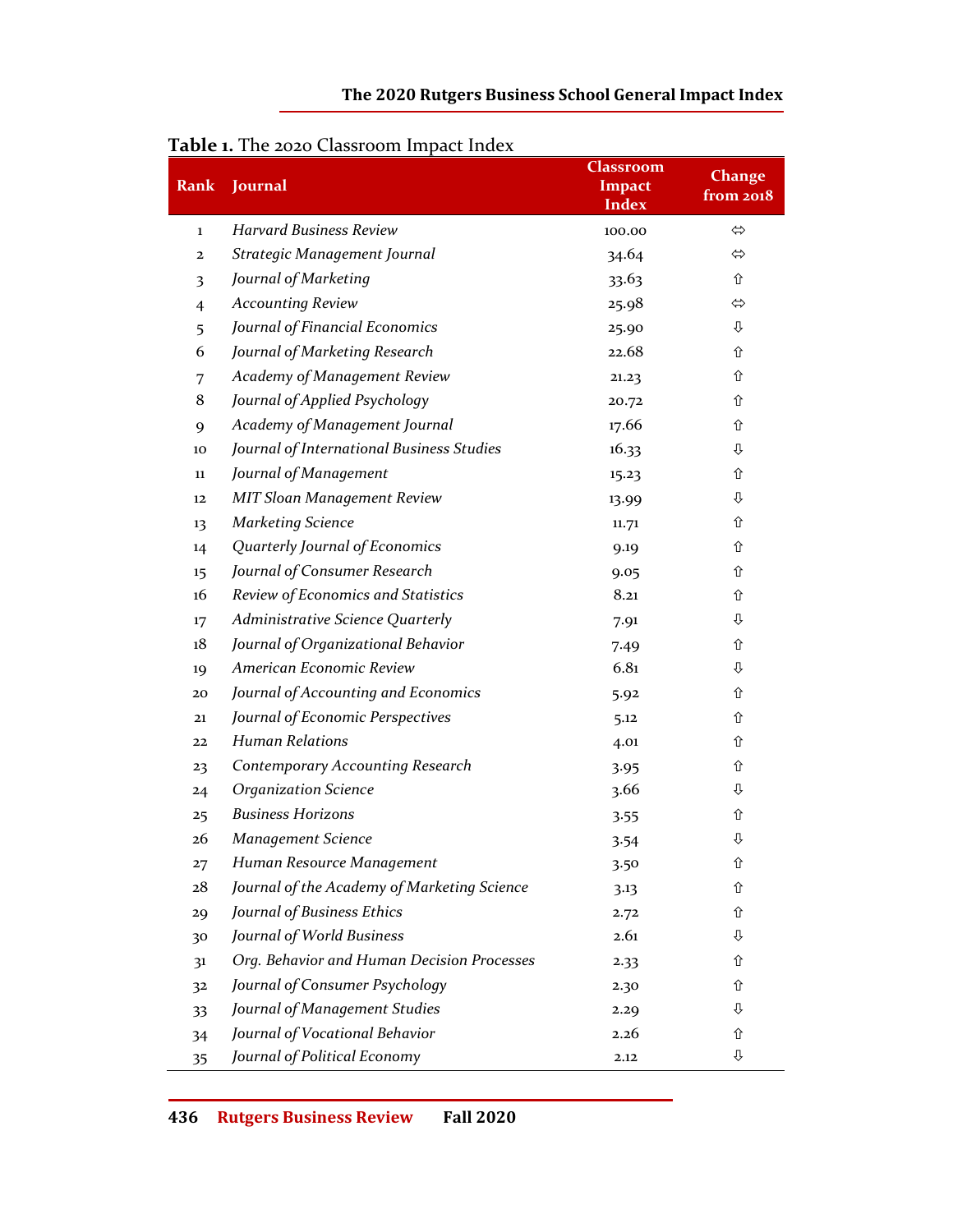## The 2020 Rutgers Business School General Impact Index

# Table 2. The 2020 Popular Impact Index

| Rank           | <b>Journal List</b>                         | Popular<br>Impact<br><b>Index</b> | <b>Change</b><br>from 2018 |
|----------------|---------------------------------------------|-----------------------------------|----------------------------|
| 1              | <b>Harvard Business Review</b>              | 100.00                            | $\Leftrightarrow$          |
| $\mathbf{2}$   | Quarterly Journal of Economics              | 58.93                             | ⇔                          |
| 3              | American Economic Review                    | 42.86                             | ⇧                          |
| $\overline{4}$ | Journal of Consumer Research                | 26.79                             | ⇧                          |
| 5              | <b>Management Science</b>                   | 25.00                             | ⇩                          |
| 6              | Journal of Applied Psychology               | 19.64                             | ⇧                          |
| 7              | Administrative Science Quarterly            | 19.64                             | ⇩                          |
| 8              | <b>Organization Science</b>                 | 17.86                             | ⇩                          |
| 9              | Journal of Economic Behavior & Organization | 17.86                             | ⇧                          |
| 10             | Academy of Management Review                | 14.29                             | ⇧                          |
| 11             | Journal of Economic Perspectives            | 14.29                             | ⇧                          |
| 12             | Journal of Marketing Research               | 12.50                             | ⇔                          |
| 13             | Economic Journal                            | 12.50                             | ⇧                          |
| 14             | Journal of Marketing                        | 10.71                             | ⇧                          |
| 15             | Org. Behavior and Human Decision Processes  | 10.71                             | ⇩                          |
| 16             | Journal of Consumer Psychology              | 10.71                             | ⇔                          |
| 17             | Academy of Management Journal               | 8.93                              | ⇩                          |
| 18             | Journal of Finance                          | 8.93                              | ⇩                          |
| 19             | Journal of Behavioral Decision Making       | 8.93                              | ⇧                          |
| 20             | Research Policy                             | 8.93                              | ⇧                          |
| 21             | Strategic Management Journal                | 7.14                              | ⇩                          |
| 22             | Journal of Political Economy                | 7.14                              | ⇩                          |
| 23             | Econometrica                                | 7.14                              | ⇩                          |
| 24             | Review of Financial Studies                 | 7.14                              | ⇩                          |
| 25             | Journal of Financial Economics              | 5.36                              | ⇩                          |
| 26             | Journal of Management                       | 5.36                              | ⇧                          |
| 27             | <b>Human Relations</b>                      | 5.36                              | ⇧                          |
| 28             | Journal of Business Venturing               | 5.36                              | ⇩                          |
| 29             | Brookings Papers on Economic Activity       | 5.36                              | ⇧                          |
| 30             | Journal of International Business Studies   | 3.57                              | ⇧                          |
| 31             | <b>Marketing Science</b>                    | 3.57                              | ⇩                          |
| 32             | Review of Economics and Statistics          | 3.57                              | ⇧                          |
| 33             | Journal of Business Ethics                  | 3.57                              | ⇧                          |
| 34             | <b>Organization Studies</b>                 | 3.57                              | ⇩                          |
| <u>35</u>      | Journal of Retailing                        | 3.57                              | ⇧                          |

Rutgers Business Review Vol. 5, No. 3 437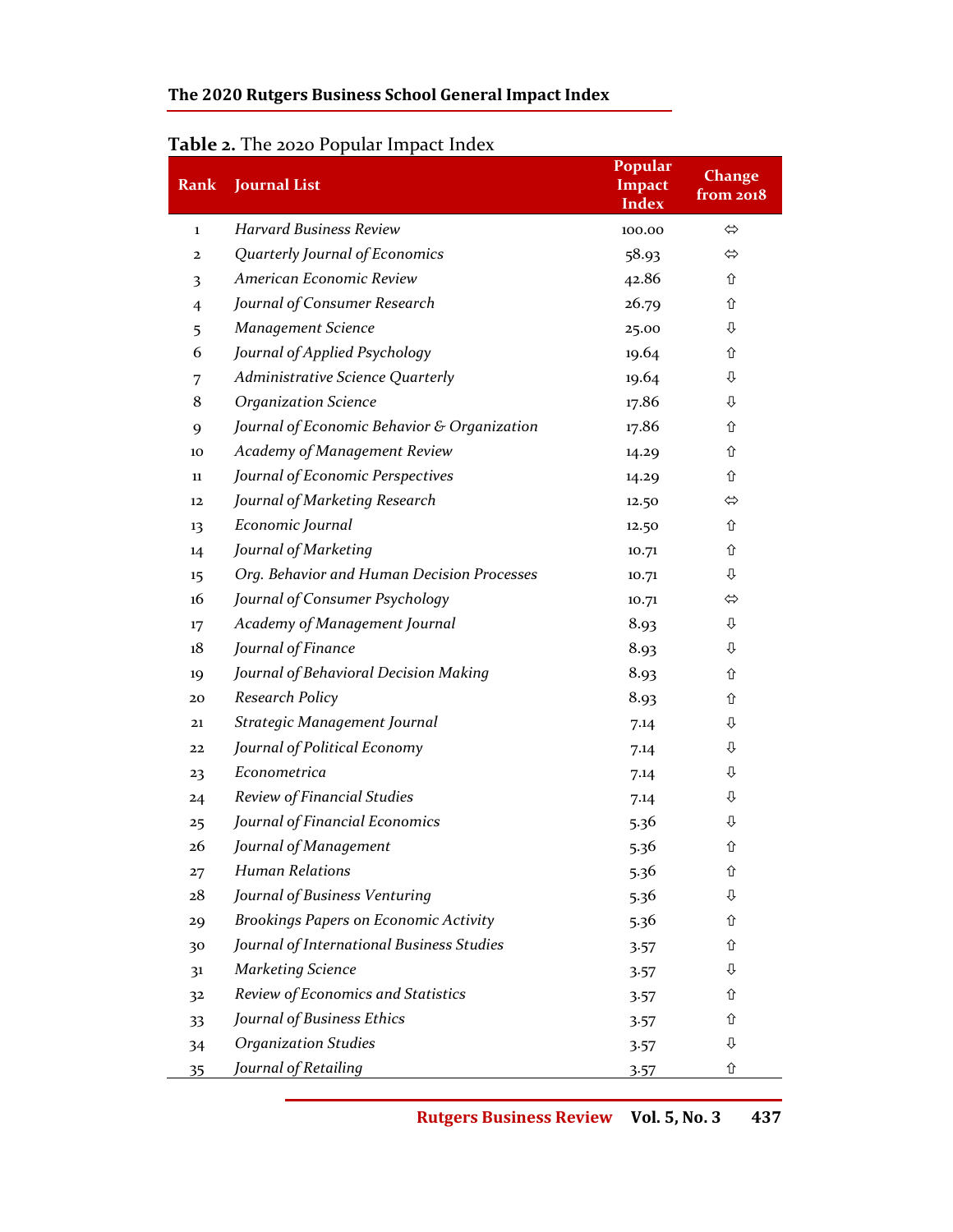| Rank           | Journal                                     | <b>General</b><br>Impact<br><b>Index</b> | <b>Change</b><br>from 2018 |
|----------------|---------------------------------------------|------------------------------------------|----------------------------|
| $\mathbf 1$    | <b>Harvard Business Review</b>              | 100.00                                   | $\Leftrightarrow$          |
| $\mathbf{z}$   | Quarterly Journal of Economics              | 34.06                                    | ⇧                          |
| 3              | American Economic Review                    | 24.84                                    | ⇧                          |
| $\overline{4}$ | Journal of Marketing                        | 22.17                                    | ⇧                          |
| 5              | Strategic Management Journal                | 20.89                                    | ⇩                          |
| 6              | Journal of Applied Psychology               | 20.18                                    | ⇧                          |
| 7              | Journal of Consumer Research                | 17.92                                    | ⇧                          |
| 8              | Academy of Management Review                | 17.76                                    | ⇧                          |
| 9              | Journal of Marketing Research               | 17.59                                    | ⇧                          |
| 10             | Journal of Financial Economics              | 15.63                                    | ⇩                          |
| $11\,$         | <b>Management Science</b>                   | 14.27                                    | ⇧                          |
| 12             | Administrative Science Quarterly            | 13.77                                    | ⇩                          |
| 13             | Academy of Management Journal               | 13.30                                    | ⇩                          |
| 14             | <b>Accounting Review</b>                    | 12.99                                    | ⇩                          |
| 15             | <b>Organization Science</b>                 | 10.76                                    | ⇧                          |
| 16             | Journal of Management                       | 10.29                                    | ⇧                          |
| 17             | Journal of International Business Studies   | 9.95                                     | ⇩                          |
| 18             | Journal of Economic Perspectives            | 9.70                                     | ⇧                          |
| 19             | Journal of Economic Behavior & Organization | 9.14                                     | ⇧                          |
| 20             | <b>MIT Sloan Management Review</b>          | 7.89                                     | ⇩                          |
| 21             | <b>Marketing Science</b>                    | 7.64                                     | ⇧                          |
| 22             | Economic Journal                            | 7.03                                     | ⇧                          |
| 23             | Org. Behavior and Human Decision Processes  | 6.52                                     | ⇩                          |
| 24             | Journal of Consumer Psychology              | 6.51                                     | ⇧                          |
| 25             | Review of Economics and Statistics          | 5.89                                     | ⇧                          |
| 26             | Journal of Finance                          | 4.96                                     | ⇩                          |
| 27             | Journal of Behavioral Decision Making       | 4.82                                     | ⇧                          |
| 28             | Research Policy                             | 4.78                                     | ⇧                          |
| 29             | <b>Human Relations</b>                      | 4.68                                     | ⇧                          |
| 30             | Journal of Political Economy                | 4.63                                     | ⇩                          |
| 3 <sup>1</sup> | Econometrica                                | 4.01                                     | ⇩                          |
| 32             | Review of Financial Studies                 | 3.81                                     | ⇔                          |
| 33             | Journal of Organizational Behavior          | 3.75                                     | ⇧                          |
| 34             | Journal of Business Venturing               | 3.53                                     | ⇩                          |
| 35             | Journal of Business Ethics                  | 3.15                                     | ⇧                          |

## Table 3. The 2020 RBS General Impact Index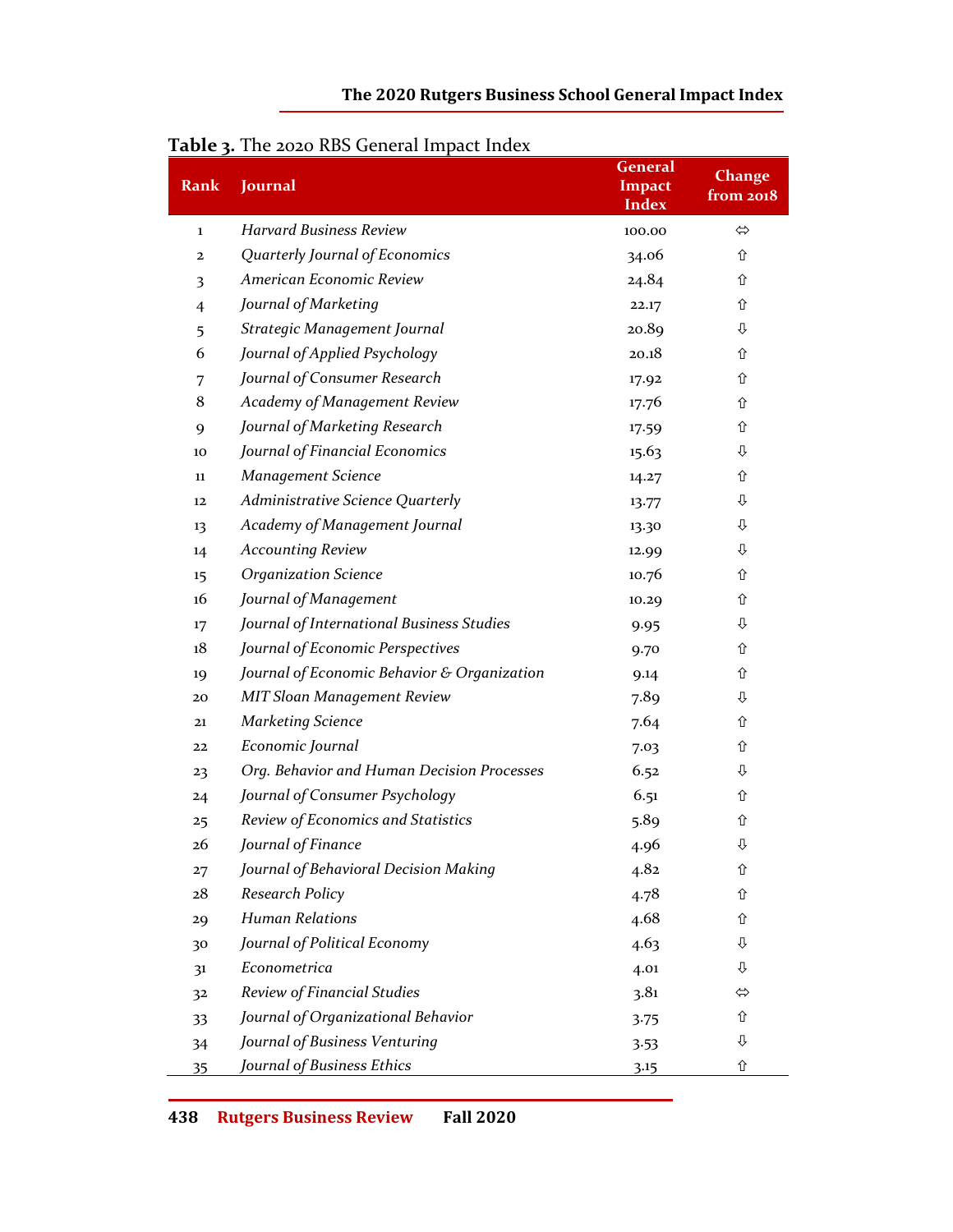The 2020 RBS General Impact Index is derived by averaging the Classroom Impact Index and the Popular Impact Index. The ranking of the top 35 journals based on their 2020 General Impact Index scores is provided in Table 3. The full list of journals considered and their rankings according to each index can be found on the Center for Market Advantage website.<sup>9</sup>

#### Authors

Serdar Yayla is an Assistant Professor at New Jersey City University (NJCU). Prior to joining NJCU, He worked at Albion College. Dr. Yayla earned his Ph.D. from Rutgers University and MBA in Marketing from the Krannert School of Management, Purdue University. His research interests are brand management, quality management, market entry, digital marketing and entrepreneurial marketing.

email: syayla@njcu.edu

Omer Cem Kutlubay is an Assistant Professor at the University of Arkansas Fort Smith. Dr. Kutlubay earned his Ph.D. in Marketing from Rutgers University and M.S. in Marketing from the University of Texas at Dallas. His research interests are marketing strategy, new product development, international marketing, and empirical modeling.

email: omer.kutlubay@uafs.edu

Sengun (Shen) Yeniyurt is a Dean's Research Professor and the Chair of the Marketing Department at Rutgers Business School. He has an outstanding interdisciplinary research record, and currently serves as the founding Co-Editorin-Chief of Rutgers Business Review (RBR). He also serves as the Founding Co-Director of the Center for Market Advantage. In his research, Dr. Yeniyurt studies market strategies using econometric models and bridges multiple disciplines: marketing, supply chain management, innovation management, and international business. His research has appeared in top journals in each of these disciplines and addresses a variety of topics including global market strategies, new product development and launch, brand management, supply chain strategies, supplier relationship management, and inter-firm networks. The impact of his research is evidenced by the many citations, awards, and media mentions he received. His research has been recognized by the Rutgers Business School when he received the Junior Faculty Research Excellence Award in 2011 and the Dean's Award for Meritorious Research in 2010. From 2016 to 2018, he was recognized as a Chancellor's Scholar at Rutgers University. email: yeniyurt@business.rutgers.edu

Acknowledgement: The research to develop and update the Rutgers Business School General Impact Index is sponsored by the Rutgers Business School's Center for Market Advantage.